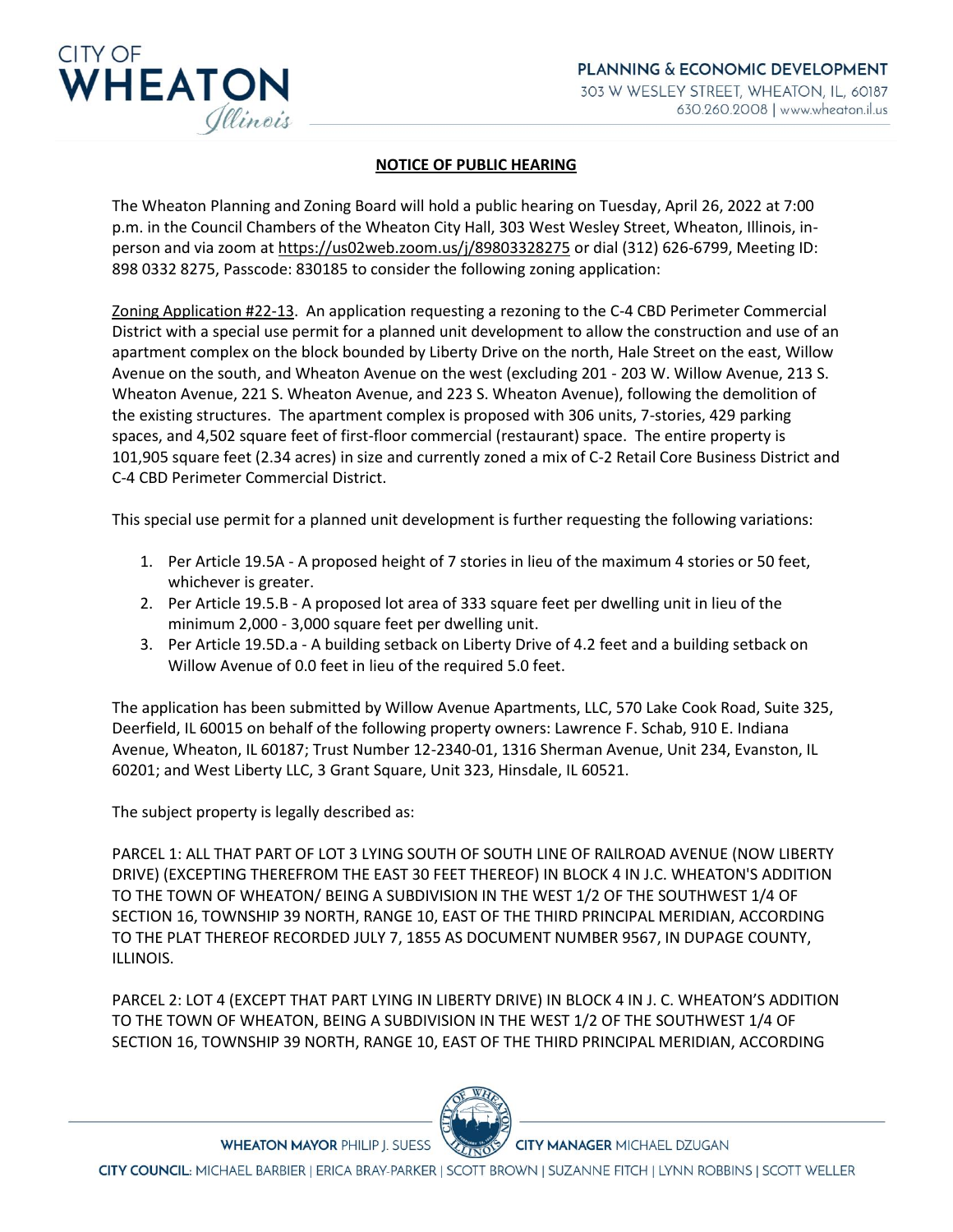TO THE PLAT THEREOF RECORDED JULY 7, 1855 AS DOCUMENT NUMBER 9567, IN DUPAGE COUNTY, ILLINOIS.

PARCEL 3: LOT 6 (EXCEPTING THEREFROM THAT PART OF SAID LOT CONVEYED FOR THE RELOCATION OF SOUTH RAILROAD STREET, BY DEED, RECORDED AS DOCUMENT NUMBER 73623) IN BLOCK 4 IN J. C. WHEATON'S ADDITION TO THE TOWN OF WHEATON, BEING A SUBDIVISION IN THE WEST 1/2 OF THE SOUTHWEST 1/4 OF SECTION 16, TOWNSHIP 39 NORTH, RANGE 10, EAST OF THE THIRD PRINCIPAL MERIDIAN, ACCORDING TO THE PLAT THEREOF RECORDED JULY 7, 1855 AS DOCUMENT NUMBER 9567, IN DUPAGE COUNTY, ILLINOIS.

PARCEL 4: LOT 5 (EXCEPT THAT PART WHICH LIES IN LIBERTY DRIVE) IN BLOCK 4 IN J.C. WHEATON'S ADDITION TO THE TOWN OF WHEATON, BEING A SUBDIVISION IN THE WEST 1/2 OF THE SOUTHWEST 1/4 OF SECTION 16, TOWNSHIP 39 NORTH, RANGE 10, EAST OF THE THIRD PRINCIPAL MERIDIAN, ACCORDING TO THE PLAT THEREOF RECORDED JULY 7, 1855 AS DOCUMENT NUMBER 9567, IN DUPAGE COUNTY, ILLINOIS.

PARCEL 5: THAT PART OF THE EAST 30 FEET OF LOT 3 LYING SOUTH OF THE SOUTH LINE OF SOUTH RAILROAD STREET IN BLOCK 4 IN J. C. WHEATON'S ADDITION TO THE TOWN OF WHEATON, BEING A SUBDIVISION IN THE WEST 1/2 OF THE SOUTHWEST 1/4 OF SECTION 16, TOWNSHIP 39 NORTH, RANGE 10, EAST OF THE THIRD PRINCIPAL MERIDIAN, ACCORDING TO THE PLAT THEREOF RECORDED JULY 7, 1855 AS DOCUMENT NUMBER 9567, IN DUPAGE COUNTY, ILLINOIS.

PARCEL 6: WEST 12 FEET OF THE NORTH 99 FEET OF LOT 1 AND LOT 2 (EXCEPT THE SOUTH 49.5 FEET THEREOF) IN BLOCK 4 IN J. C. WHEATON'S ADDITION TO THE TOWN OF WHEATON, BEING A SUBDIVISION IN THE WEST 1/2 OF THE SOUTHWEST 1/4 OF SECTION 16, TOWNSHIP 39 NORTH, RANGE 10, EAST OF THE THIRD PRINCIPAL MERIDIAN, ACCORDING TO THE PLAT THEREOF RECORDED JULY 7, 1855 AS DOCUMENT NUMBER 9567, IN DUPAGE COUNTY, ILLINOIS.

PARCEL 7: THE EAST 16 FEET OF LOT 7 AND ALL OF LOT 8 IN BLOCK 4 IN J. C. WHEATON'S ADDITION TO THE TOWN OF WHEATON, BEING A SUBDIVISION IN THE WEST 1/2 OF THE SOUTHWEST 1/4 OF SECTION 16, TOWNSHIP 39 NORTH, RANGE 10, EAST OF THE THIRD PRINCIPAL MERIDIAN, ACCORDING TO THE PLAT THEREOF RECORDED JULY 7, 1855 AS DOCUMENT NUMBER 9567, IN DUPAGE COUNTY, ILLINOIS.

PARCEL 8: THAT PART OF LOT 1 LYING SOUTH OF THE SOUTH LINE OF LOT 2 EXTENDED WESTERLY TO THE WEST LINE OF SAID LOT 1, IN FARRAR'S ASSESSMENT PLAT OF THE WEST 40 FEET OF LOT 11, THE NORTH 48 FEET (EXCEPT THE WEST 40 FEET THEREOF) OF LOT 11 AND THE NORTH 48 FEET OF LOT 12, ALL IN BLOCK 4 IN J.C. WHEATON'S ADDITION TO WHEATON, A SUBDIVISION OF PART OF THE WEST 1/2 OF THE SOUTHWEST 1/4 OF SECTION 16, TOWNSHIP 39 NORTH, RANGE 10 EAST OF THE THIRD PRINCIPAL MERIDIAN, ACCORDING TO THE PLAT THEREOF RECORDED AUGUST 17, 1960 AS DOCUMENT NUMBER 976280, IN DUPAGE COUNTY, ILLINOIS.

PARCEL 9: THAT PART OF BLOCK 4 OF J. C. WHEATON'S ADDITION TO THE TOWN OF WHEATON, BEING A SUBDIVISION IN THE WEST 1/2 OF THE SOUTHWEST 1/4 OF SECTION 16, TOWNSHIP 39 NORTH, RANGE 10 EAST OF THE THIRD PRINCIPAL MERIDIAN, ACCORDING TO THE PLAT THEREOF RECORDED JULY 7, 1855, AS DOCUMENT NUMBER 9567, DESCRIBED BY COMMENCING AT THE INTERSECTION OF THE NORTH LINE OF WILLOW AVENUE WITH THE WEST LINE OF HALE STREET AND RUNNING THENCE WEST